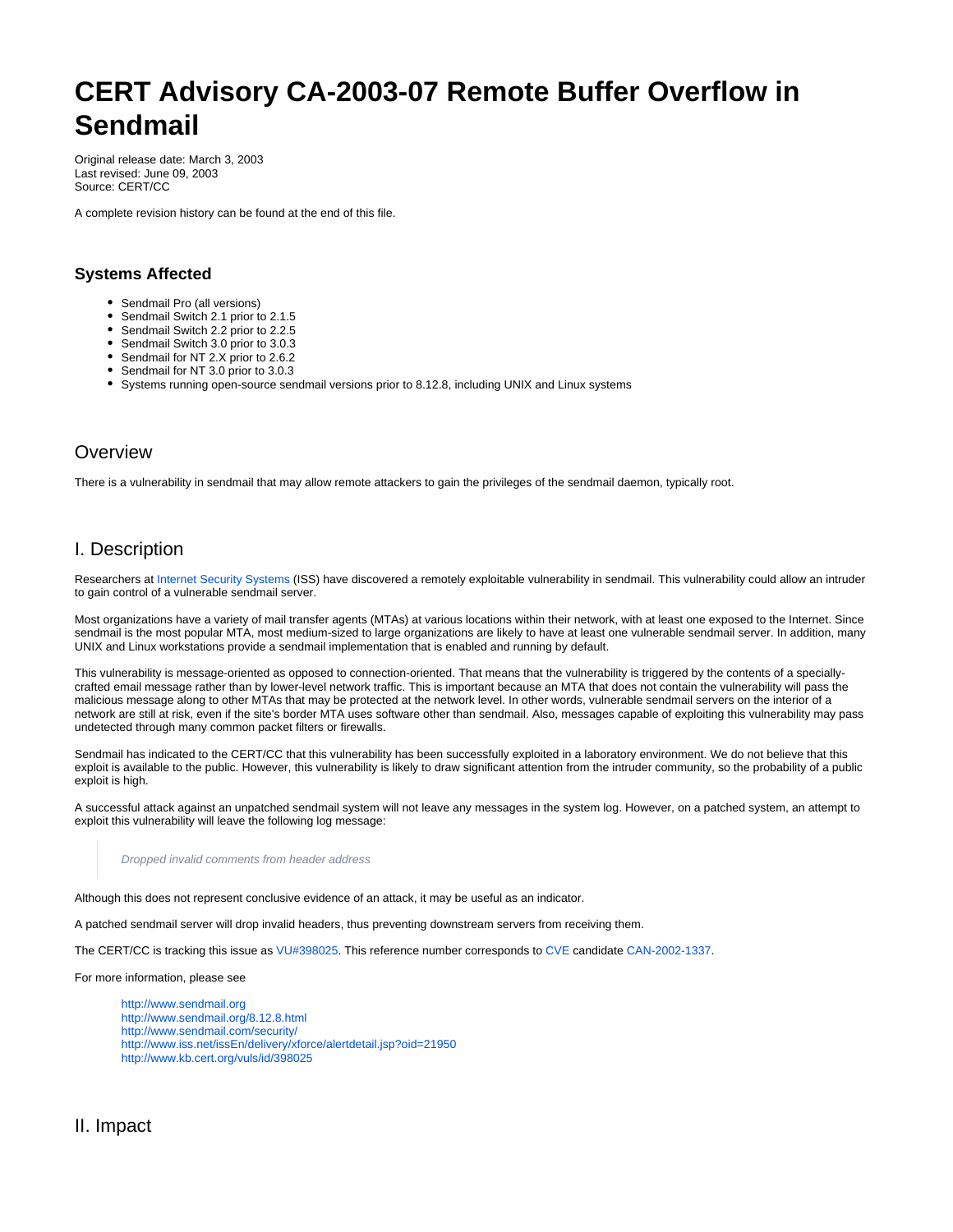Successful exploitation of this vulnerability may allow an attacker to gain the privileges of the sendmail daemon, typically root. Even vulnerable sendmail servers on the interior of a given network may be at risk since the vulnerability is triggered from the contents of a malicious email message.

# III. Solution

# **Apply a patch from Sendmail**

Sendmail has produced patches for versions 8.9, 8.10, 8.11, and 8.12. However, the vulnerability also exists in earlier versions of the code; therefore, site administrators using an earlier version are encouraged to upgrade to 8.12.8. These patches are located at

<ftp://ftp.sendmail.org/pub/sendmail/sendmail.8.12.security.cr.patch> <ftp://ftp.sendmail.org/pub/sendmail/sendmail.8.11.6.security.cr.patch> <ftp://ftp.sendmail.org/pub/sendmail/sendmail.8.9.3.security.cr.patch>

## **Apply a patch from your vendor**

Many vendors include vulnerable sendmail servers as part of their software distributions. We have notified vendors of this vulnerability and recorded their responses in the [systems affected](http://www.kb.cert.org/vuls/id/398025#systems) section of VU#398025. Several vendors have provided a statement for direct inclusion in this advisory; these statements are available in [Appendix A](#page-1-0).

# **Enable the RunAsUser option**

There is no known workaround for this vulnerability. Until a patch can be applied, you may wish to set the RunAsUser option to reduce the impact of this vulnerability. As a good general practice, the CERT/CC recommends limiting the privileges of an application or service whenever possible.

# <span id="page-1-0"></span>Appendix A. - Vendor Information

This appendix contains information provided by vendors for this advisory. As vendors report new information to the CERT/CC, we will update this section and note the changes in our revision history. If a particular vendor is not listed below, we have not received their comments.

# **Apple Computer, Inc.**

Security Update 2003-03-03 is available to fix this issue. Packages are available for Mac OS X 10.1.5 and Mac OS X 10.2.4. It should be noted that sendmail is not enabled by default on Mac OS X, so only those systems which have explicitly enabled it are susceptible to the vulnerability. All customers of Mac OS X, however, are encouraged to apply this update to their systems.

#### **Avaya, Inc.**

Avaya is aware of the vulnerability and is investigating impact. As new information is available this statement will be updated.

#### **BSD/OS**

Wind River Systems has created patches for this problem which are available from the normal locations for each release. The relevant patches are M500-006 for BSD/OS version 5.0 or the Wind River Platform for Server Appliances 1.0, M431-002 for BSD/OS 4.3.1, or M420-032 for BSD /OS 4.2 systems.

#### **Cisco Systems**

Cisco is investigating this issue. If we determine any of our products are vulnerable that information will be available at: [http://www.cisco.com/go](http://www.cisco.com/go/psirt) [/psirt](http://www.cisco.com/go/psirt)

#### **Cray Inc.**

The code supplied by Cray, Inc. in Unicos, Unicos/mk, and Unicos/mp may be vulnerable. Cray has opened SPRs 724749 and 724750 to investigate.

Cray, Inc. is not vulnerable for the MTA systems.

#### **Debian**

Updated packages for sendmail and sendmail-wide will be available at<http://www.debian.org/security/2003/dsa-257>

#### **Hewlett-Packard Company**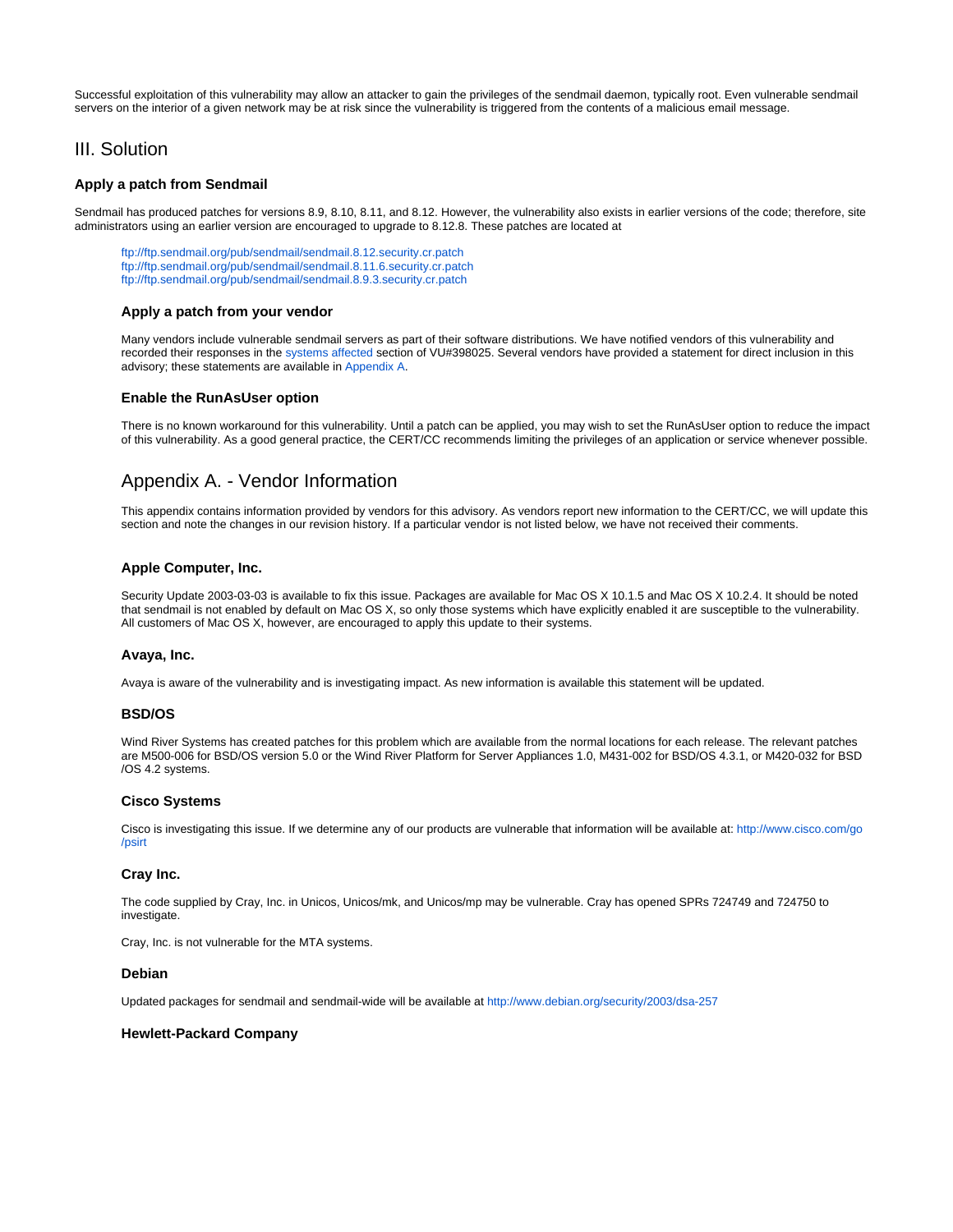SOURCE: Hewlett-Packard Company HP Services Software Security Response Team

x-ref: SSRT3469

 HP released security bulletins for this issue on 03 March 2003 and recently updated 11 March 2003 for Internet Express and AVFW98.

View at www.hp.com and in the search window type SSRT3469

 For HP-UX use your normal ITRC access and select Security Bulletin HPSBUX0302-246

```
 This problem affects supported versions of HP-UX,
 HP Tru64 UNIX/TruCluster Server,
 HP AlphaServer SC (Sierra Cluster) V2.5,
 HP Internet Express,
 HP AltaVista Firewall (AVFW98 / Raptor EC).
```
 NOTE: This problem does not impact HP NonStop Servers nor HP OpenVMS.

# **Hitachi, Ltd.**

```
Hitachi's GR2000 gigabit router series
   - is NOT vulnerable, because it does not support sendmail.
Hitachi's HI-UX/WE2
   - is NOT vulnerable.
```
If you need technical information, please contact Hitachi's support.

# **IBM Corporation**

The AIX operating system is vulnerable to the sendmail issues discussed in releases 4.3.3, 5.1.0 and 5.2.0.

IBM provides the following official fixes:

APAR number for AIX 4.3.3: IY40500 APAR number for AIX 5.1.0: IY40501 APAR number for AIX 5.2.0: IY40502

Please contact your local IBM AIX support center for any assistance.

# **Juniper Networks**

Sendmail does not ship with any Juniper Networks product, so there is no vulnerability to this issue.

# **Lotus**

IBM has determined that Lotus products, including Notes and Domino, are not vulnerable to the sendmail issues reported by ISS.

# **MandrakeSoft**

MandrakeSoft has issued updated sendmail packages that are not vulnerable to this problem by using the patches provided by the sendmail development team. Users can use urpmi or the Software Manager to upgrade packages. The web advisory is available: [http://www.](http://www.mandrakesecure.net/en/advisories/advisory.php?name=MDKSA-2003:028) [mandrakesecure.net/en/advisories/advisory.php?name=MDKSA-2003:028](http://www.mandrakesecure.net/en/advisories/advisory.php?name=MDKSA-2003:028)

#### **Nortel Networks**

The following Nortel Networks Wireless products are potentially affected by the vulnerabilities identified in CERT Advisory CA-2003-07:

SS7 IP Gateway. Nortel Networks recommends disabling Sendmail as it is not used. Wireless Preside OAM&P Main Server. Sendmail should not be disabled on these products.

The following Nortel Networks Enterprise Voice IVR products are potentially affected by the vulnerabilities identified in CERT Advisory CA-2003-  $07<sup>1</sup>$ 

MPS1000 MPS500 VPS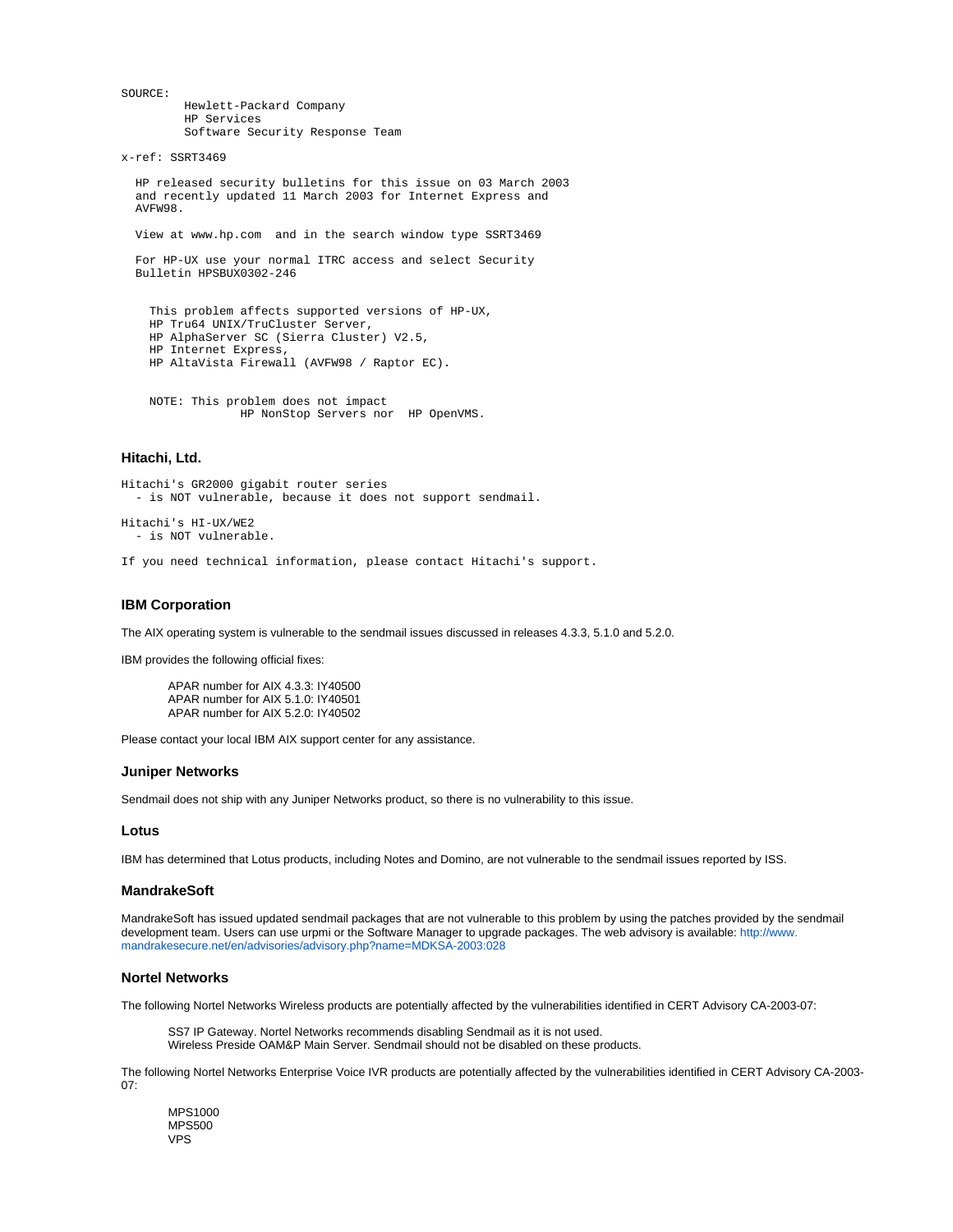**CTX** 

All the above products deploy Sendmail; it should not be disabled on these products.

For all of the above products Nortel Networks recommends applying the latest Sun Microsystems patches in accordance with that vendor's recommendations. To avoid applying patches twice, please ensure that the Sun Microsystems patch applied also addresses the vulnerability identified in CERT Advisory CA-2003-12.

The following Nortel Networks Succession products are potentially affected by the vulnerability identified in CERT Advisory CA-2003-07:

SSPFS-based CS2000 Management Tools GWC Element Manager and QoS Collector Application (QCA) SAM21 Element Manager Audio Provisioning Server (APS) and APS client GUI UAS Element Manager Succession Media Gateway 9000 Element Manager (Mid-Tier and Server) Network Patch Manager (NPM) Nodes Configuration, Trunk Configuration, Carrier Endpoint Configuration, Lines Configuration (Servord+), Trunk Maintenance Manager, Lines Maintenance Manager, Line Test Manager, V5.2 Configuration and Maintenance, PM Poller, EMS Proxy Services, and Common Application Launch Point A product bulletin will be issued shortly.

Sendmail has been disabled in SN06 and therefore SN06 is not vulnerable. A patch for SN05 is currently under development that will disable Sendmail in SN05 so that it will not be affected by the vulnerability identified in CERT Advisory CA-2003-07. The availability date for the SN05 patch is still to be determined.

For more information please contact Nortel at:

North America: 1-800-4NORTEL or 1-800-466-7835 Europe, Middle East and Africa: 00800 8008 9009, or +44 (0) 870 907 9009 Contacts for other regions are available at<http://www.nortelnetworks.com/help/contact/global/>

#### **Openwall GNU/\*/Linux**

Openwall GNU/\*/Linux is not vulnerable. We use Postfix as the MTA, not sendmail.

#### **Postfix**

Postfix 2.0.6 duplicates the Sendmail 8.12.8 fix to in order to help protect downstream Sendmail systems against exploitation of this vulnerability. Patches are also available for several older Postfix releases. For download information, please see http://www. postfix.org/.

# **Red Hat Inc.**

Updated sendmail packages that are not vulnerable to this issue are available for Red Hat Linux, Red Hat Advanced Server, and Red Hat Advanced Workstation. Red Hat Network users can update their systems using the 'up2date' tool.

Red Hat Linux:

<http://rhn.redhat.com/errata/RHSA-2003-073.html>

Red Hat Linux Advanced Server, Advanced Workstation:

<http://rhn.redhat.com/errata/RHSA-2003-074.html>

## **Sequent Computer Systems (IBM)**

For information please contact IBM Service at 1-800-IBM-SERV.

## **SGI**

SGI acknowledges VU#398025 reported by CERT and has released an advisory to address the vulnerability on IRIX.

Refer to SGI Security Advisory 20030301-01-P available from [ftp://patches.sgi.com/support/free/security/advisories/20030301-](ftp://patches.sgi.com/support/free/security/advisories/20030301-01-P) [01-P](ftp://patches.sgi.com/support/free/security/advisories/20030301-01-P) or [http://www.sgi.com/support/security/.](http://www.sgi.com/support/security/)

## **The Sendmail Consortium**

The Sendmail Consortium suggests that sites upgrade to 8.12.8 if possible. Alternatively, patches are available for 8.9, 8.10, 8.11, and 8.12 on<http://www.sendmail.org/>

#### **Sendmail, Inc.**